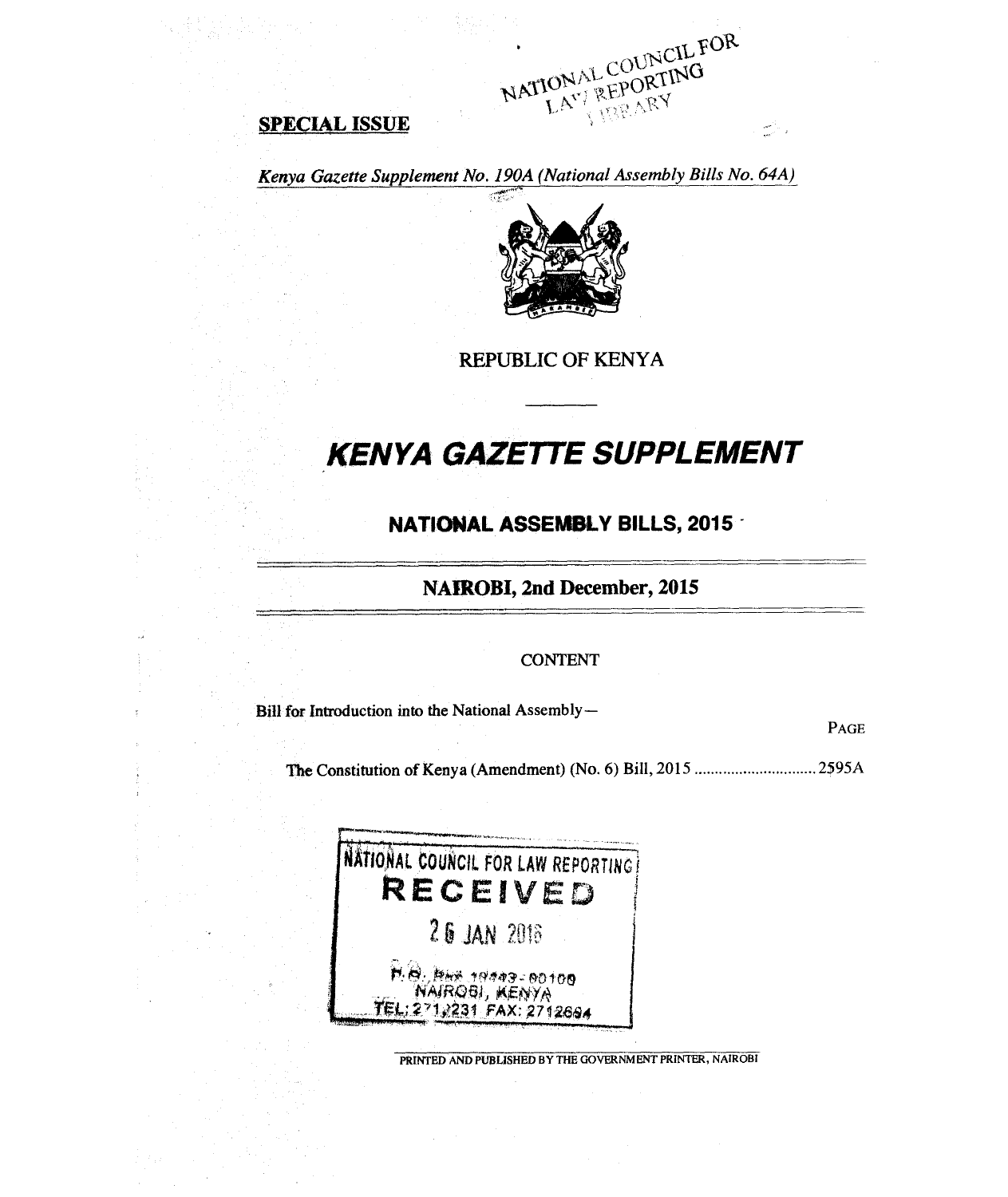### **THE CONSTITUTION OF KENYA (AMENDMENT) (NO. 6) BALL, 2015**

#### **A Bill for**

**AN ACT of Parliament to amend the Constitution of Kenya—** .

**ENACTED** by the Parliament of Kenya, as follows-

1. This Act may be cited as the Constitution of Kenya Short title. (Amendment) (No. 6) Act, 2015.

2. This Act shall apply to the general elections Application. following the coming into force of this Act.

- 3. Article 90 of the Constitution is amended—
- (a) in clause (1), by deleting the expression "Articles 97(1)(c) and 98(1)(b), (c) and (d)" appearing immediately after the words "provided for under" and substituting therefor the expression "Articles 97(1)(c) and (ca) and 98(1)(c), (d) and (da)";
- (b) by inserting the following new clause immediately after clause (1)—

"(1A) A person elected to Parliament or a county assembly under clause (1) shall be eligible for re-election for one final term under that clause."

- **4.** Article 97 of the Constitution is amended—
- (a) in clause (1) by inserting the following new paragraph immediately after paragraph (c)—
	- "(ca) the number of special seat members necessary to ensure that no more than twothirds of the members elected under clause  $(1)(a)$  are of the same gender;"
- (b) by inserting the following new clauses immediately after clause (1)—

"(1A) The number of special seats under clause (1)(ca) shall be determined after the declaration of the results of a general election.

Amendment of Article 97 of the Constitution of Kenya.

Amendment of Article 90 of the Constitution.

2595A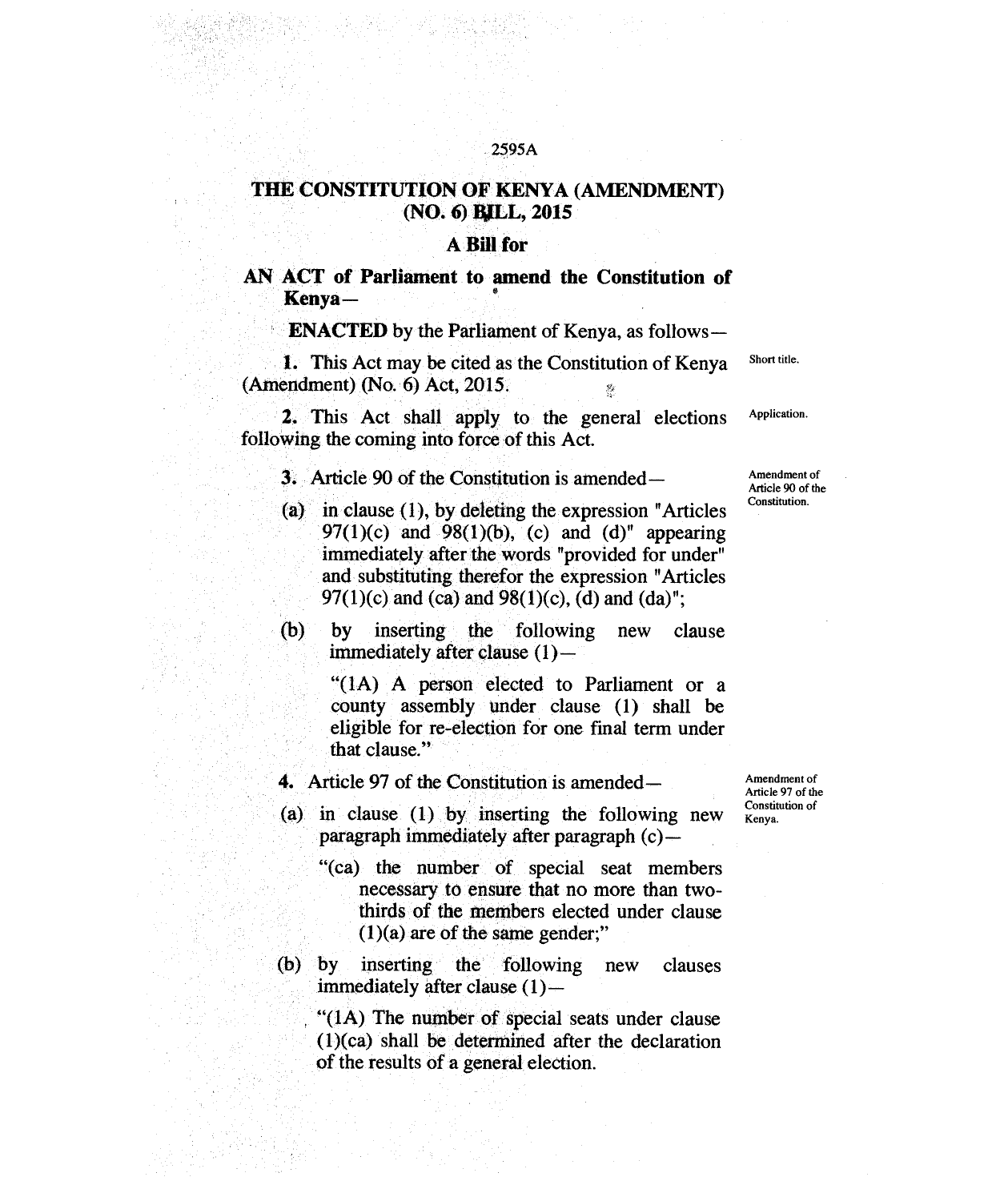"(IB) The members referred to in clause  $(1)(c)$  and (ca) shall be elected in accordance with Article 90.

"(1C) Subject to clause (1D), the provisions of clause 1(ca) shall lapse twenty years from the date of the first general elections after commencement of this Act.

"(1D) Parliament may enact legislation to extend the period under clause (1C) for one further fixed period not exceeding ten years.

"(1E) Legislation under clause (1D) shall be supported by not less than two-thirds of all members of the National Assembly and not less than two-thirds of all the county delegations in the Senate."

- 5. Article 98 of the Constitution is amended
	- (a) in clause (1) by —

Amendment of Article 98 of the Constitution of Kenya.

- (i) inserting the following new paragraph immediately after paragraph (d)—
	- "(da) the number of special seat members necessary to ensure that no more than two-thirds of the members elected under clause  $(1)(a)$  are of the same gender;"
- (ii) by inserting the following new clauses immediately after clause  $(1)$ —

"(1A) The number of special seats under clause (1)(da) shall be determined after the declaration of the results of a general election.

"(1B) Subject to clause (1C), the provisions of clause 1(da) shall lapse twenty years from the date of the first general elections after commencement of this Act.

"(1C) Parliament may enact legislation to extend the period under clause (1B) for one further fixed period not exceeding ten years.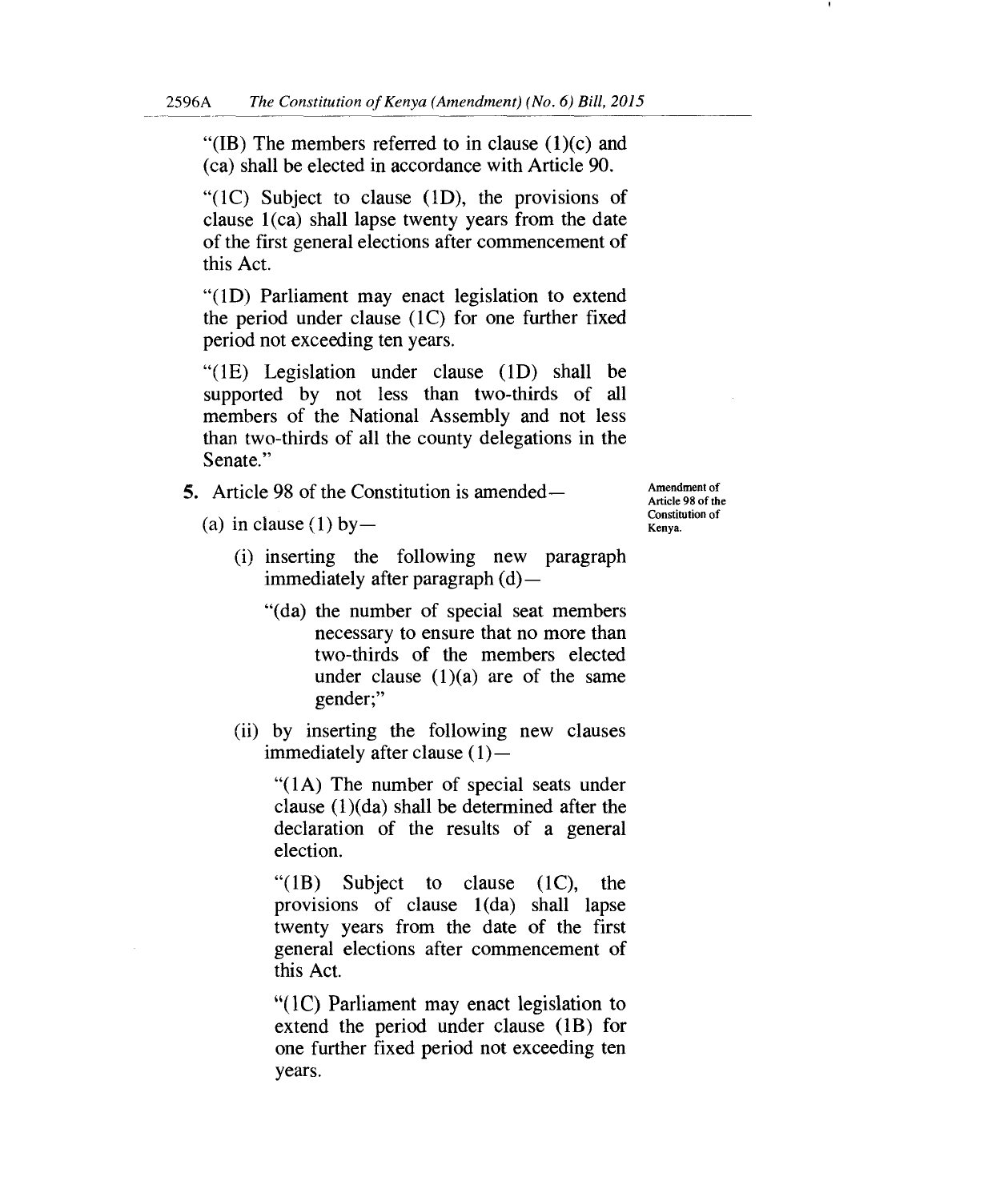**"(1D) Legislation under clause (1C) shall be supported by not less than two-thirds of all members of the National Assembly and not less than two-thirds of all the county delegations in the Senate."** 

**(b) in clause 2, by deleting the expression "(1)(c) and (d)" appearing immediately after the words "to in clause" and substituting therefor** the **expression "(1)(c), (d) and (da)".**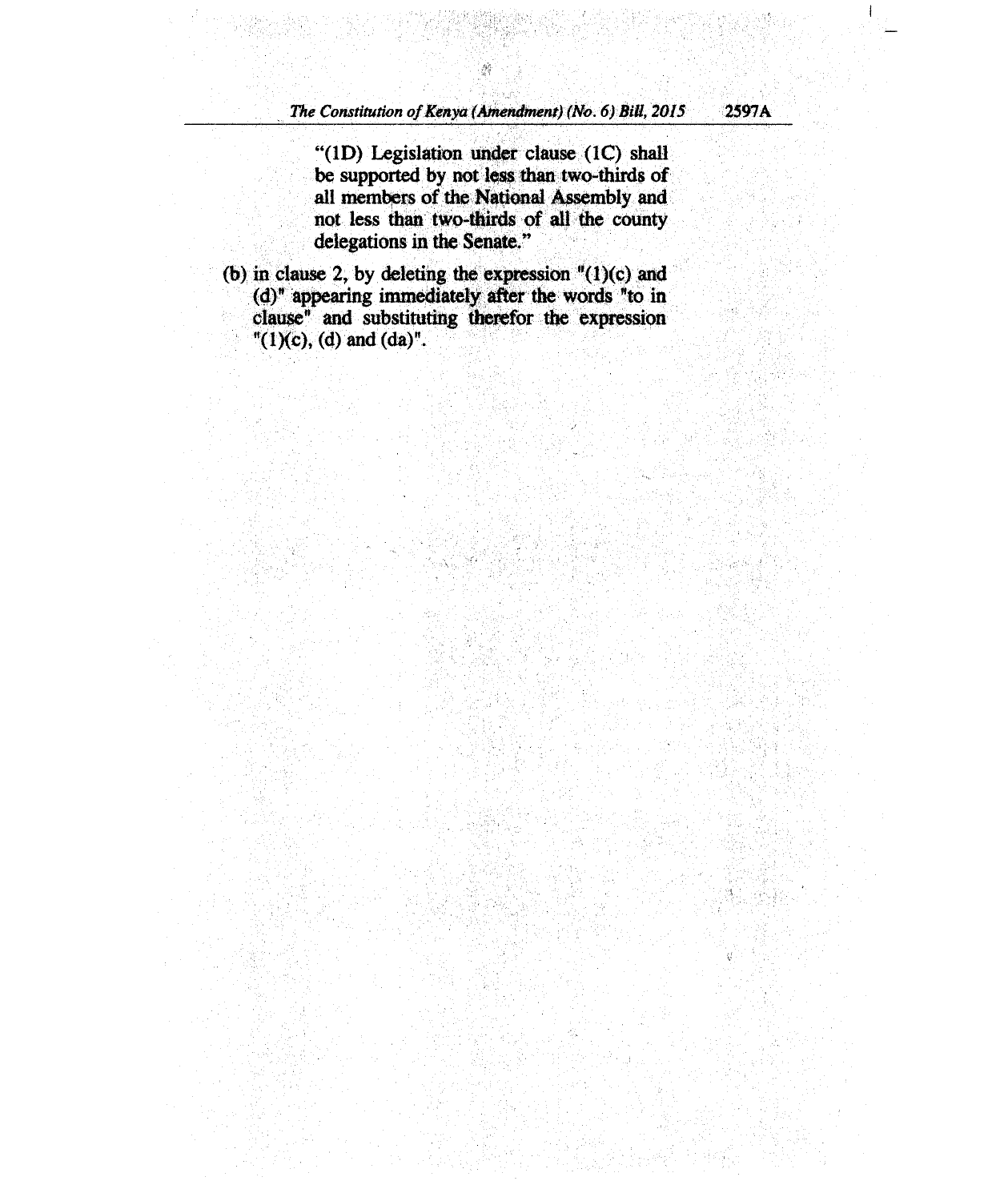#### **MEMORANDUM OF OBJECTS AND REASONS**

The principal object of this Bill is to amend the Constitution to ensure that the membership of the National Assembly and the Senate conforms to the two-thirds gender principle provided for in Article 81(b) of the Constitution. The Bill seeks to give effect to the two-thirds gender principle through the creation of special seats that will ensure that the gender principle is realized in Parliament over a period of twenty years from the next general election. It is hoped that by that time, both genders will have been given a level playing field and will be able to compete on an equal plane. The Bill therefore proposes to amend Articles 90, 97 and 98 of the Constitution.

Clause 1 of the Bill is the short title.

Clause 2 is the application clause.

Clause 3 of the Bill proposes to amend Article 90 of the Constitution to reflect the amendments proposed to Article 97 and 98 and to ensure that empowerment through nomination is spread to as many people as possible by precluding persons elected to any House of Parliament or county assemblies by way of nomination from enjoying such a nomination for more than two terms.

Clauses 4 and 5 of the Bill proposes to amend Article 97 and 98 of the Constitution to ensure that both Houses of Parliament comply with the two-thirds gender principle that the special seats are allocated proportionate to the number of seats won by a political party. The number of special seats is to be determined after a general election. A sunset clause of twenty-years is included in the amendment with an option for extension for one further fixed period of ten years as it is expected that by that time enormous gains will have been made with regard to gender parity in elected members of Parliament.

This Bill does not delegate legislative powers nor does it limit any fundamental rights and freedoms.

The enactment of this Bill shall occasion additional expenditure of public funds.

Dated the 2nd December, 2015.

ADEN DUALE, *Leader of the Majority Party.*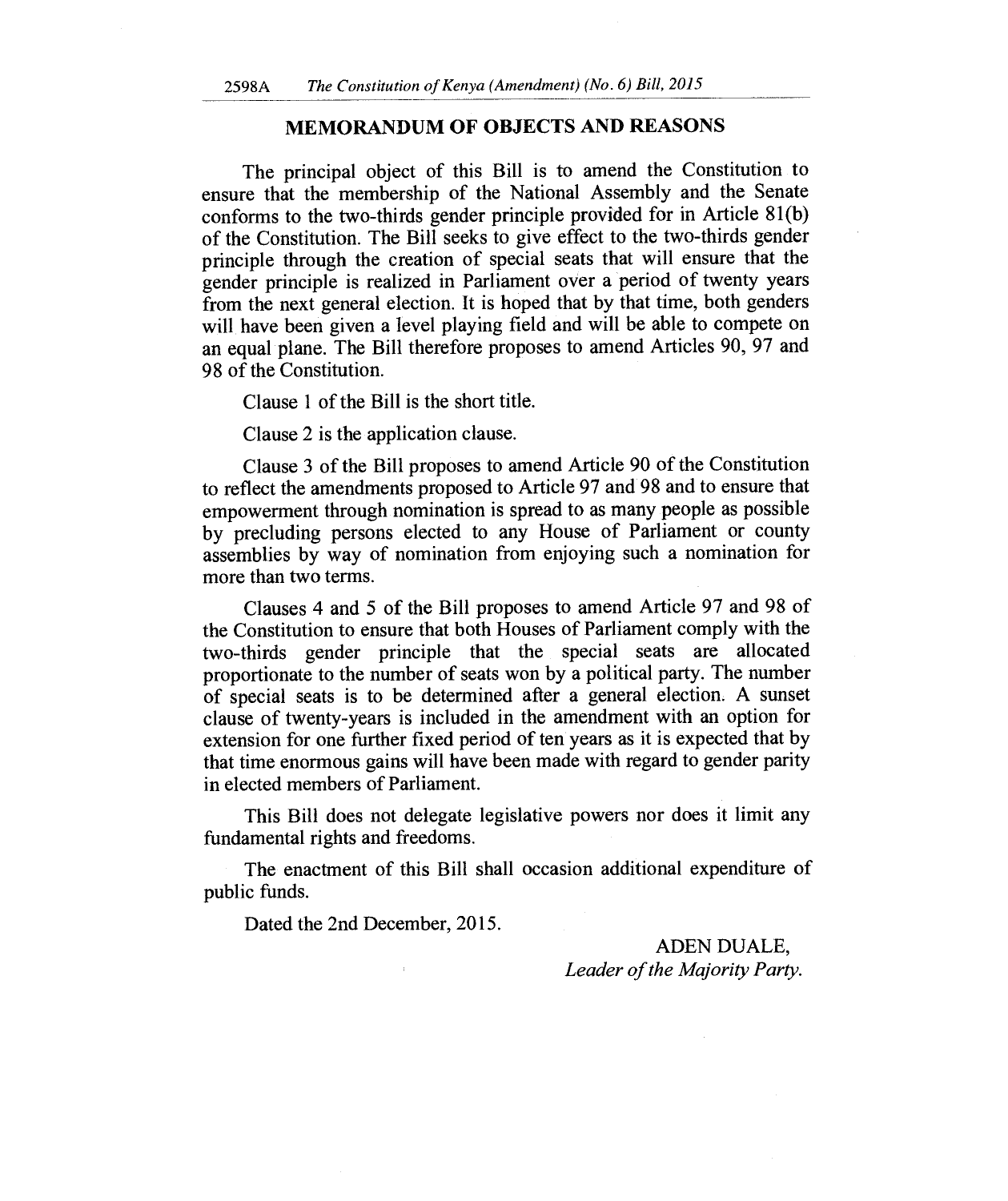*The Constitution of Kenya (Amendment) (No. 6) Bill, 2015* 2599A

*Article 90 of the Constitution of Kenya which it is proposed to be amended-*

90. (1) Elections for the seats in Parliament provided for under Articles  $97(1)(c)$  and  $98(1)(b)$ , (c) and (d), and for the members of county assemblies ull der article  $J77(1)(b)$  and (c), shall be on the basis of proportional representation by use of party lists.

(2) The Independent Electoral and Boundaries Commission shall be responsible for the conduct and supervision of elections for seats provided for under clause (1) and shall ensure that—

- (a) each political party participating in a general election nominates and submits a list of all the persons who would, stand elected if the party were to be entitled to all the seats provided for under clause (1), within the time prescribed by national legislation;
- (b) except in the case of the seats provided for under Article 98(1)(b), each party list comprises the appropriate number of qualified candidates and alternates between male and female candidates in the priority in which they are listed; and
- (c) except in the case of county assembly' seats; each party list reflects the regional and ethnic diversity of the people of Kenya.

(3) The seats referred to in clause (1) shall be allocated to political parties in proportion to the total number of seats won by candidates of the political party at the general election.

*Article 97 of the Constitution of Kenya which it is proposed to be amended-*

97. (1) The National Assembly consists of—

- (a) two hundred and ninety members each elected.by the registered voters Of single member constituencies;
- (b) forty-seven women, each elected by the registered voters of the counties, each county constituting a single member constituency;
- (c) twelve members nominated by parliamentary political parties according to their proportion of members of the National Assembly in accordance with Article 90, to represent special interests including the youth, persons with disabilities and workers; and

(d) the Speaker, who is an ex officio member.

(2) Nothing in this Article shall by construed as excluding any person from contesting an election tinder clause (1)(a).